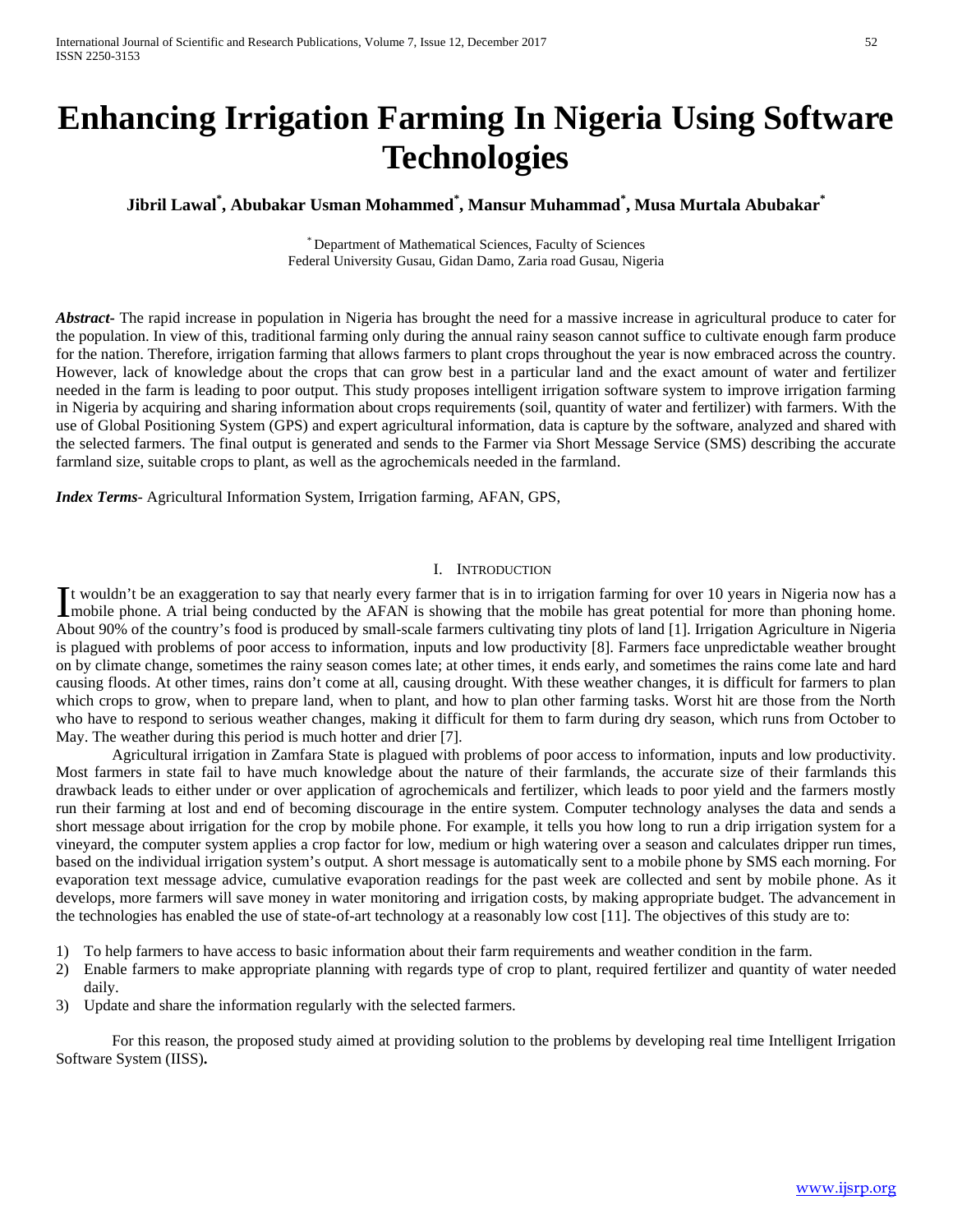## II. RELATED WORKS

The National Economic Council recently reported that Nigeria spends 2.8 billion American dollars annually on food importation [8]. In fact the situation is getting worst as the global food crisis is reaching alarming rate and has become a great concern. Recently, World Bank inaugurates 1.2 billion American dollar 'fast –track facility to boost its support for global agriculture and food to overcome global food crisis [8]. We should note that the first goal of the eight Millennium Development Goals, eradicating extreme hunger and poverty has been traced to agriculture. This first goal calls for halving hunger and poverty by 2015 taking 1990 as the base line [5].

The GPRS feature of mobile phone is used for proving solution to irrigation control problem. Sufficient amount of water can be given to the fields. The system sends messages using GSM [3]. The scheme has a 47m long concrete weir constructed on Oshin River to impound water for irrigating about 100hectares of farmland at the inception. Additional weir was constructed in 2001 down the main weir together with the improvement made by increasing the height of the former weir. Throughout the world, irrigation schedules are based on farmer's experience and changes according to weather fluctuation which can be handled by smart irrigation system. This approach requires PCs (Client/Server) along with additional devices like modems, buffers, etc. for internet connectivity and software support for TCP/IP protocols and control system interaction [4]. The target however is to be able to cultivate about 1000ha. This is one of the reasons for the additional weir constructed in 2002 [9]. With over 70 per cent of rural people in agriculture their access to productive resources and employment is critical. According to IFPRI report 2002, more productive agriculture is vital, for productive gain in agriculture would boost the income of rural people both on and off the farm and to the extent that gains in agriculture productivity leads to lower food prices. Despite this, many rural people do not have the tool they need, to be more productive farmers [6]. For instance they need access to credit and savings institutions, fertilizer, as well as high yield seedlings.

### III. METHODOLOGY

Global Positioning System devices, and also Digital Cameras were used in mapping the farm and the data was recorded and uploaded to the computer. This study achieved by examining the trends of irrigation system component parts and its interactions [10]. The goal of farmland mapping is to enable better performance so that it can lead greater profits and serve its constituents more effectively [2]. The finite step by step of solving a problem is term to be algorithm, several algorithms were used to solve the problem, among which include: The algorithm for transforming the waypoints in to the longitude and latitude to distance. Using the 'Haversine' formula to calculate the great-circle distance between two points (the shortest distance over the earth's surface – giving an 'as-the-crow-flies' distance between the points ignoring any hills they fly over). Algorithm for converting the waypoints as input determines the distance and the hectares of the farmland. Also, the algorithm that accepts hectares of the farmland determines the required inputs and agro chemicals needed. Lastly, algorithm for sending sms to the farmer is obtained.

## **Algorithm 1. Identifying the size of farmland using GPS**

```
Procedure Computefarmland_Size( N, longitute1, longitude2, latitude1, latitude2, elevation1, elevation2; var reportfile);
{
counter \leftarrow 0;
Const1← 6378137, Const2 ←6356752.314;
Open file(reportfile);
While (counter\leq N and N \leq 0) do
{
          \beta \leftarrow \text{Radiuspt2*SIN}(\Theta 2*PI() / 180);\alpha \leftarrow Radius pt1*SIN(\Theta1*PI()/180);
          Hectare \leftarrow (Distance\uparrow2)/1000;
          Distance ← (XCoordinate↑2 + YCoordinate↑2)↑½ YCoordinate ← 2*PI()*(((XY1 + XY2)/2))/360)*(Latitude 1- Latitude 
          2);
          XCoordinate ← ((XY1 + XYZ) \uparrow 2 + (\alpha - \beta) \uparrow 2) \uparrow ½;
          XY1 \leftarrow \text{Radiuspt1*COS}(01*PI() / 180);XY1 \leftarrow \text{Radiuspt2*COS}(\Theta2*PI() / 180);Radius pt2 ← (1/((COS(\Theta2*PI()/180)) \uparrow2/Cconst1\uparrow2+(SIN(\Theta2*PI()/180)) \uparrow2/Const2\uparrow2))\uparrow<sup>1</sup>/<sub>2</sub> + (Elevation1 + Elevation2)
          /2;
          Radius pt1←(1/((\text{COS}(\Theta1^*P\text{I}(\gamma180)) \uparrow 2/\text{Const1} \uparrow 4/\text{SIN}(\Theta1^*P\text{I}(\gamma180)) \uparrow 2/\text{Const2} \uparrow 2)) \uparrow \frac{1}{2} + (Elevation1 + Elevation2)/2;
          Θ2←(ATAN((Const2↑2)/(Const1↑2)*TAN(longitude2*PI()/180)))*180/PI();
          Θ1←(ATAN((Const2↑2)/(Const1↑2)*TAN(longitude1*PI()/180)))*180/PI();
          Write (reportfile, Hectare);
          Counter ←counter +1
}
}
End
```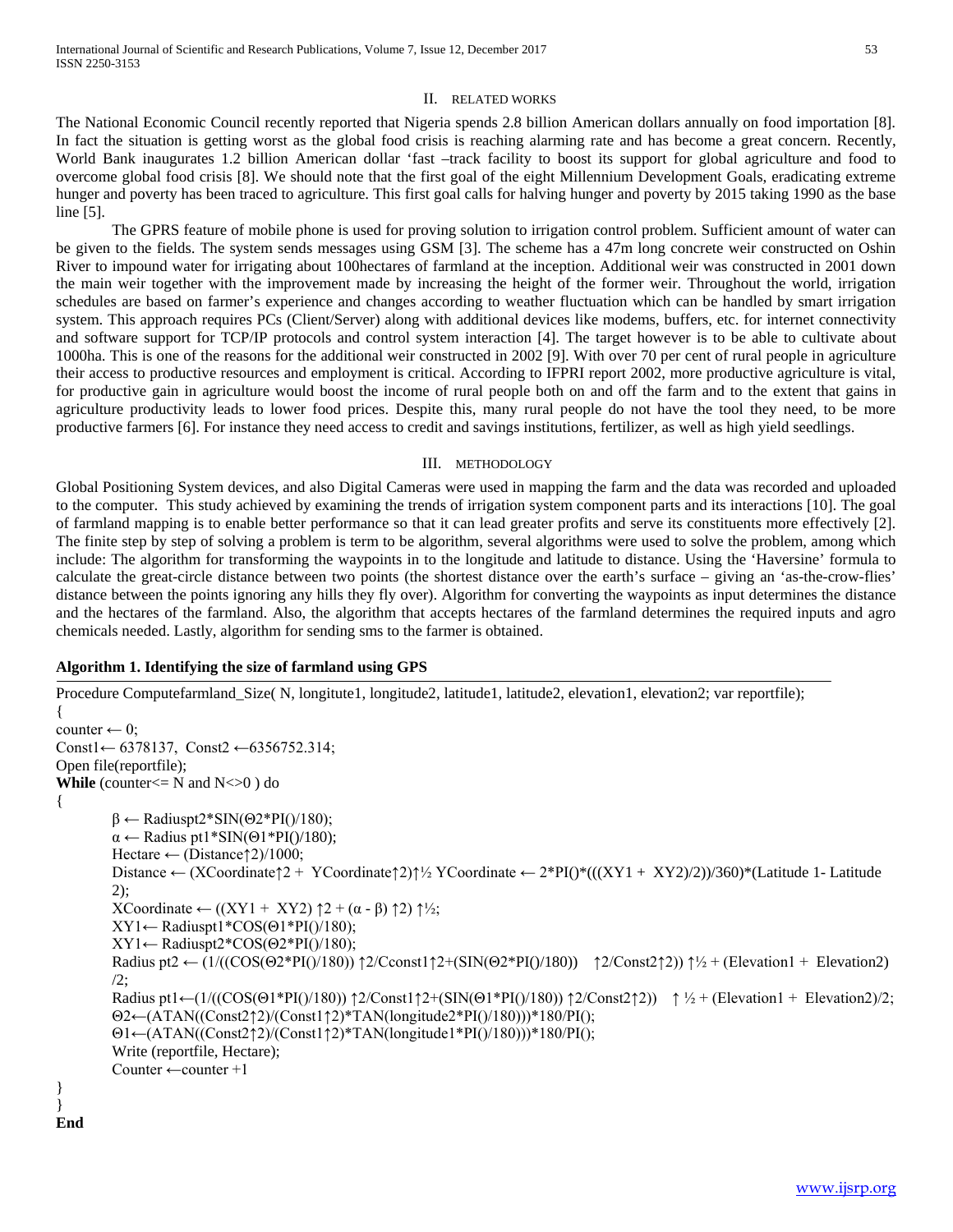The algorithm is used to compute the size of each farmland. It takes totalfarmlands(N), longitute1, longitude2, latitude1, latitude2, elevation1, elevation2 as input parameter and return hectare as output parameter, and the hectares are stored in a report file.

## **Algorithm 2. Calculating the quantity of agro chemicals**

```
PROCEDURE AGROINPUT(Crop; Reportfile )
  Open file(Reportfile);
        Ectract :(Reportfile, hectare)
        for all hectare h ∈ farmland do
                 if crop ← true then
                 NPK← getNPK (crop);
                 UREA \leftarrow getUREA(crop);Trigger agrochemicals(crop);
                 End if
        End for
}
```
This algorithm receives type of crop and reportfile and read the hectares from the report file and make computations base on the hectare size and the type of crop.

## IV. RESULTS

The result indicate the actual inputs required from the sample of farmlands selected and mapped because the actual size of each farmland was computed. This has helped to eliminate the issue of low input or over applying inputs.

| <b>FARM</b>    |                    | <b>Elevation</b> |            |            |            |                   | <b>HECTA</b> |
|----------------|--------------------|------------------|------------|------------|------------|-------------------|--------------|
| <b>LAND</b>    | <b>Elevation 1</b> | $\overline{2}$   | Longitude1 | Longitude2 | Latitude 1 | <b>Latitude 2</b> | <b>RE</b>    |
| 1              | 297                | 299              | 12.38219   | 12.38234   | 005.58067  | 005.58065         | 1.52         |
| $\overline{2}$ | 292                | 297              | 12.38219   | 12.38214   | 00558008   | 005.58115         | 1.37         |
| 3              | 299                | 299              | 12.38185   | 2.38190    | 005.58237  | 005.58210         | 1.9          |
| 4              | 398                | 397              | 12.38161   | 12.38139   | 005.58315  | 005.58343         | 1.77         |
| 5              | 298                | 299              | 12.38109   | 12.38017   | 005.58417  | 005.58388         | 1.09         |
| 6              | 298                | 299              | 12.38109   | 12.38017   | 005.58417  | 005.58388         | 1.21         |
| 7              | 364                | 366              | 12.38250   | 12.38340   | 005.58664  | 005.58694         | 1.18         |

Table 1: Comprehensive Analysis of the Farmland

|             |                |                | <b>NPK</b> | <b>UREA</b> | <b>NPK</b> | <b>SSP</b> |             |                 |          |
|-------------|----------------|----------------|------------|-------------|------------|------------|-------------|-----------------|----------|
| <b>FARM</b> |                |                | 20:10:10   | 46%         | 15:15:15   | <b>18%</b> | <b>SEED</b> | <b>Pestcide</b> | Habicide |
| <b>LAND</b> | <b>CROP</b>    | <b>HECTARE</b> | (Kg)       | (Kg)        | (Kg)       | (Kg)       | (Kg)        | (g)             | (g)      |
|             | <b>MAIZE</b>   | 1.52           | 456        | 304         |            | -          |             | -               |          |
|             | <b>RICE UP</b> |                |            |             |            |            |             |                 |          |
| ↑           | LAND           | 1.37           | 274        | 548         |            | -          |             | -               |          |